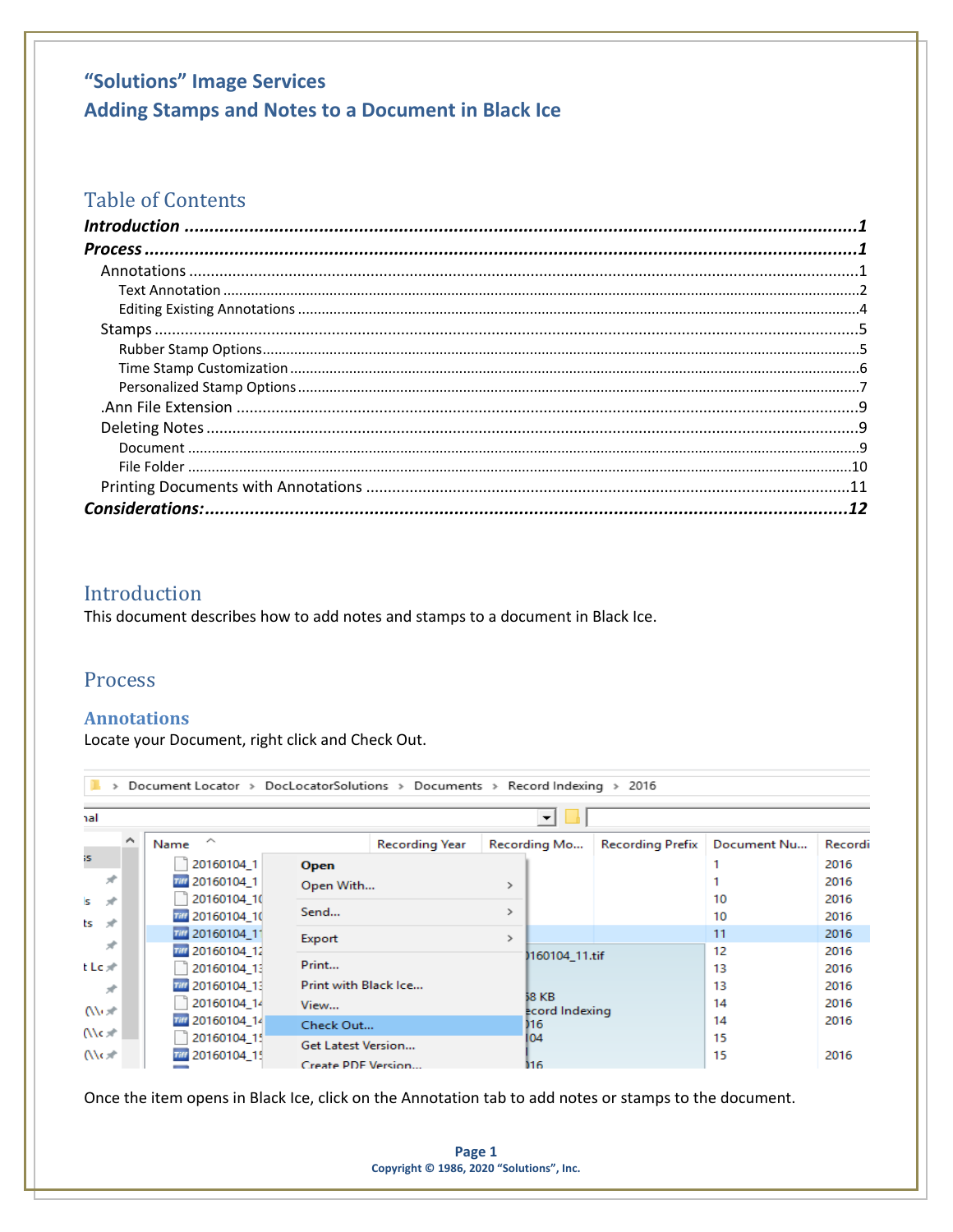

From the annotation tab, various types of annotations, highlights, shapes, lines, notes, and/or stamps can be added to the document.

#### <span id="page-1-0"></span>**Text Annotation**

To do a Text Annotation, select the Text option.



Draw a box on the Document in the area you want your note displayed.

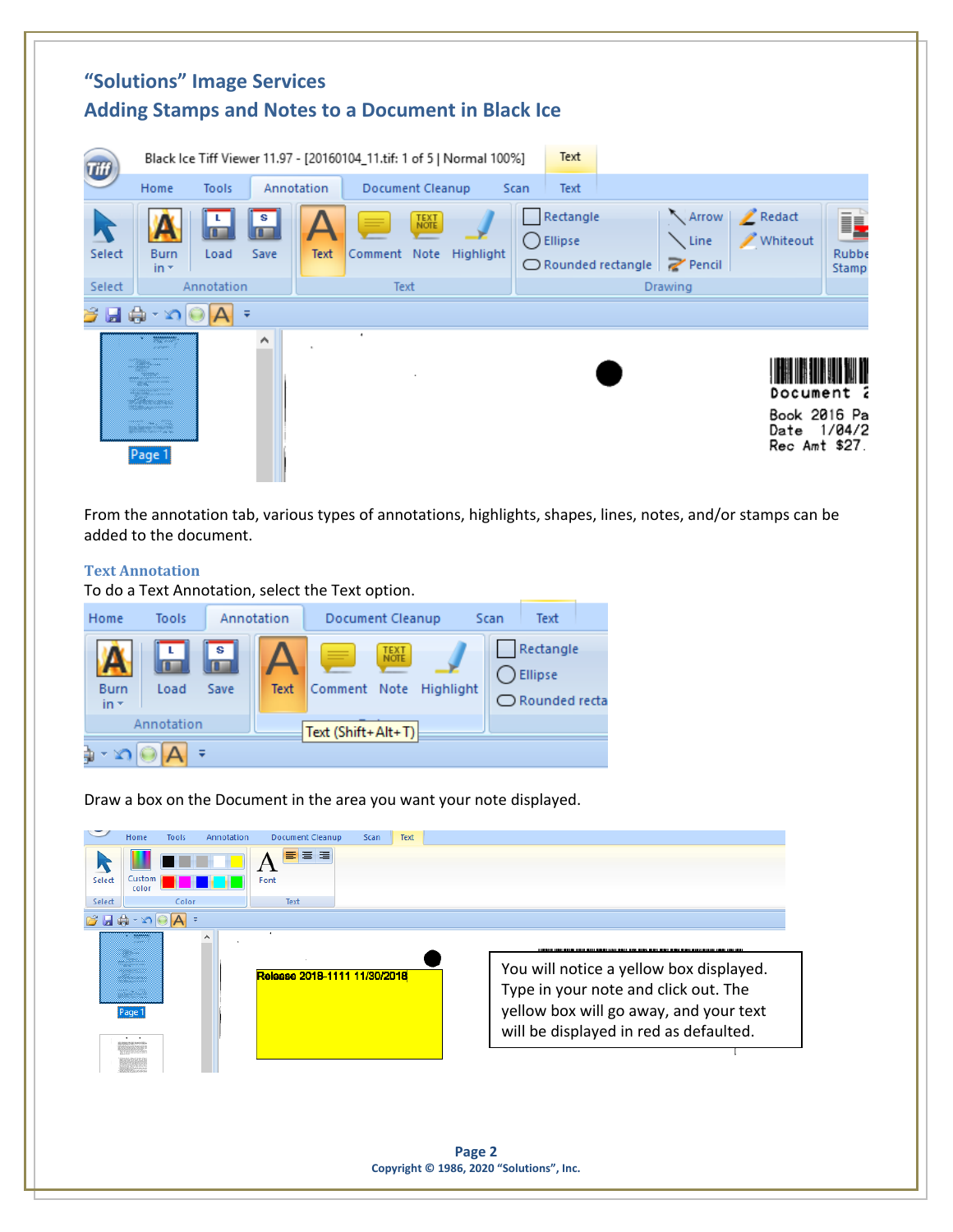

#### *Adding the Text Annotation to your Quick Access Toolbar*

If you would like your Text Annotation option displayed in the quick access bar, follow these next steps. You may need to select to show the Quick Access Toolbar if it is not already displayed.



Once your Quick Access bar is showing, go to the Annotation tab, right click on the Text option and select Add to Quick Access Toolbar.

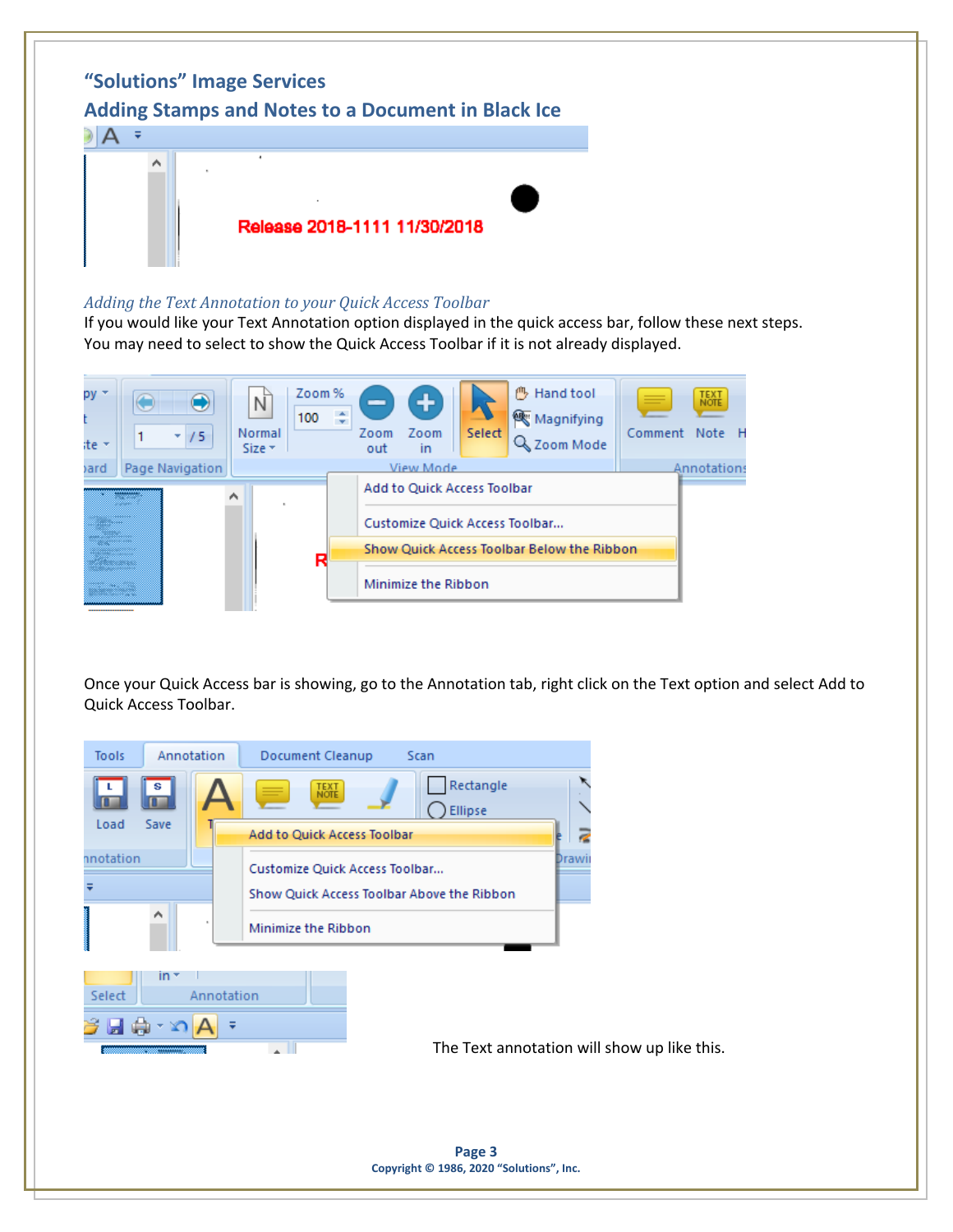## **Adding Stamps and Notes to a Document in Black Ice**

### <span id="page-3-0"></span>**Editing Existing Annotations**

To edit the text of an existing annotation you will need to double click in the area to get the plus symbol cursor (Crosshair).



Then select your note. This will highlight the note and allow you to change the text.

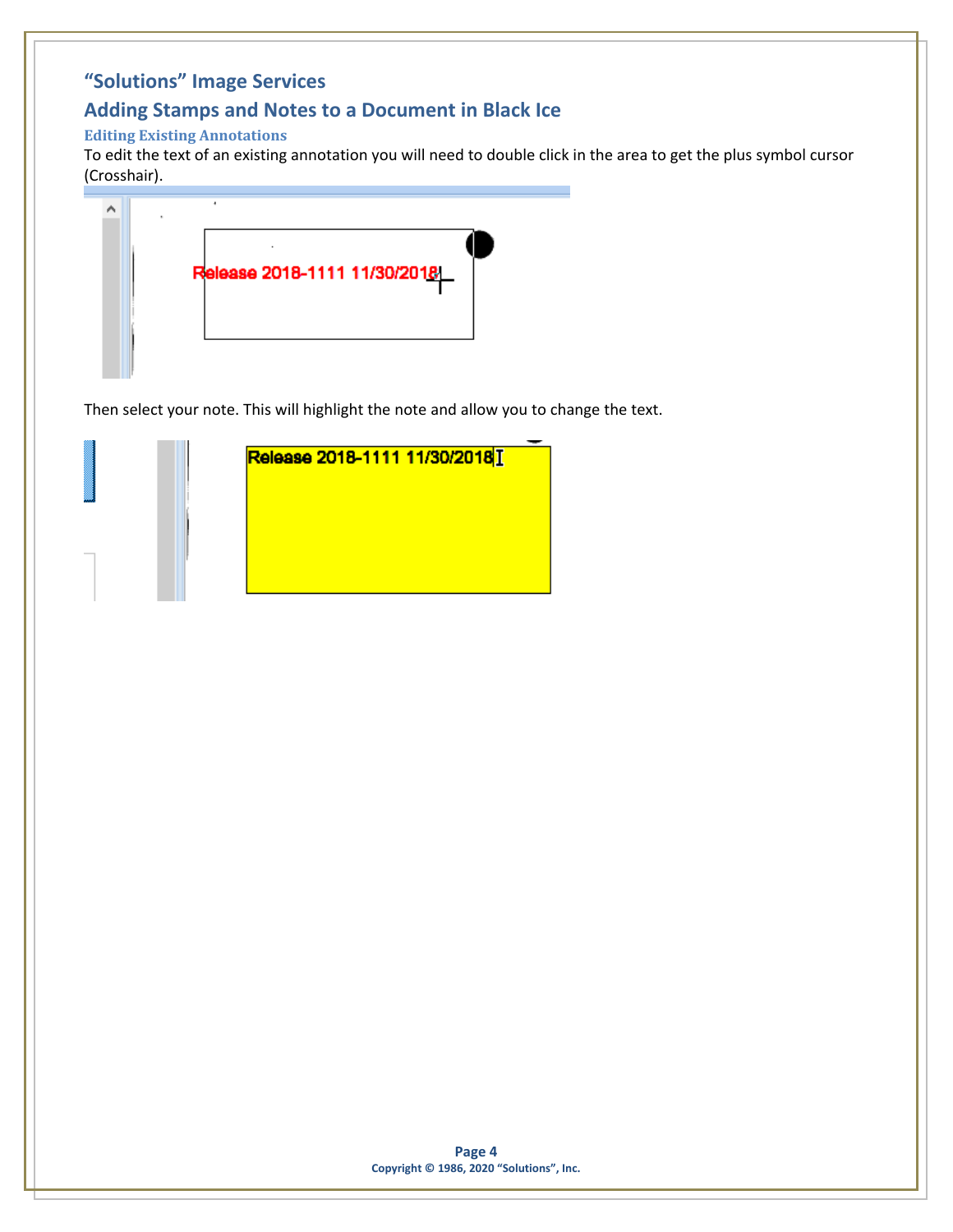### **Adding Stamps and Notes to a Document in Black Ice**

#### <span id="page-4-0"></span>**Stamps**

There are four different types of stamps that can be added to a document. These stamps are also located in the Annotations tab across the top toolbar. Select which stamp you would like to use from the options listed below. To place the stamp, draw a box in the area you would like your stamp placed.



Rubber Stamp allows the user to select from a predefined list of stamps. See the image for rubber stamp options.

Timestamp allows the user to place a date and time onto the document.

Personalized Stamp allows the user to stamp a signature or other personalized image on to the document. This option will save your most recent stamp used in the selection window. Personalized stamps can be in bitmap or TIFF format.

The Stamp option is like the Personalized Stamp option. The only difference is you will have to find and select the stamp each time.

#### <span id="page-4-1"></span>**Rubber Stamp Options**

Here you can choose from a predefined list of stamps provided by Black Ice.

| n  | Document Cleanup                                      |              | Scan                                                      |                |                                    |               |                                                                              |         |
|----|-------------------------------------------------------|--------------|-----------------------------------------------------------|----------------|------------------------------------|---------------|------------------------------------------------------------------------------|---------|
| xt | <b>TEXT</b><br>NOTE<br>Comment Note Highlight<br>Text |              | Rectangle<br>Ellipse<br>◯ Rounded rectangle <i>Pencil</i> | <b>Drawing</b> | Arrow   / Redact<br>Line Whiteout  | i.<br>Stamp * | <b>i</b><br>Rubber Timestamp Personalize<br>Approved                         | Stamp * |
|    |                                                       |              |                                                           |                |                                    |               | Assigned                                                                     |         |
|    | п                                                     |              | ■                                                         |                | Book 20<br>Date<br>$-1$<br>Rec Amt |               | Checked<br>Client attorney privilege<br>Confidential<br>Copy<br><b>Draft</b> |         |
|    |                                                       |              |                                                           |                |                                    |               | <b>Extended</b><br>Fax                                                       |         |
|    |                                                       |              |                                                           |                |                                    |               | Faxed                                                                        |         |
|    |                                                       |              |                                                           |                |                                    |               | Important                                                                    |         |
|    |                                                       |              |                                                           |                |                                    |               | Invoice                                                                      |         |
|    |                                                       |              | - State of Iowa -                                         |                | <b>Space Above</b>                 |               | <b>Notice</b>                                                                |         |
|    |                                                       | Prepared By: |                                                           |                |                                    |               | Official                                                                     |         |
|    |                                                       |              |                                                           |                |                                    |               | On File                                                                      |         |
|    |                                                       |              |                                                           |                |                                    |               | Paid                                                                         |         |
|    |                                                       |              |                                                           |                |                                    |               | Pending                                                                      |         |
|    |                                                       | Return To:   |                                                           |                |                                    | J             | Processed                                                                    |         |
|    |                                                       |              |                                                           |                |                                    |               | Received                                                                     | Proc    |
|    |                                                       |              |                                                           |                |                                    |               |                                                                              |         |

**Page 5 Copyright © 1986, 2020 "Solutions", Inc.**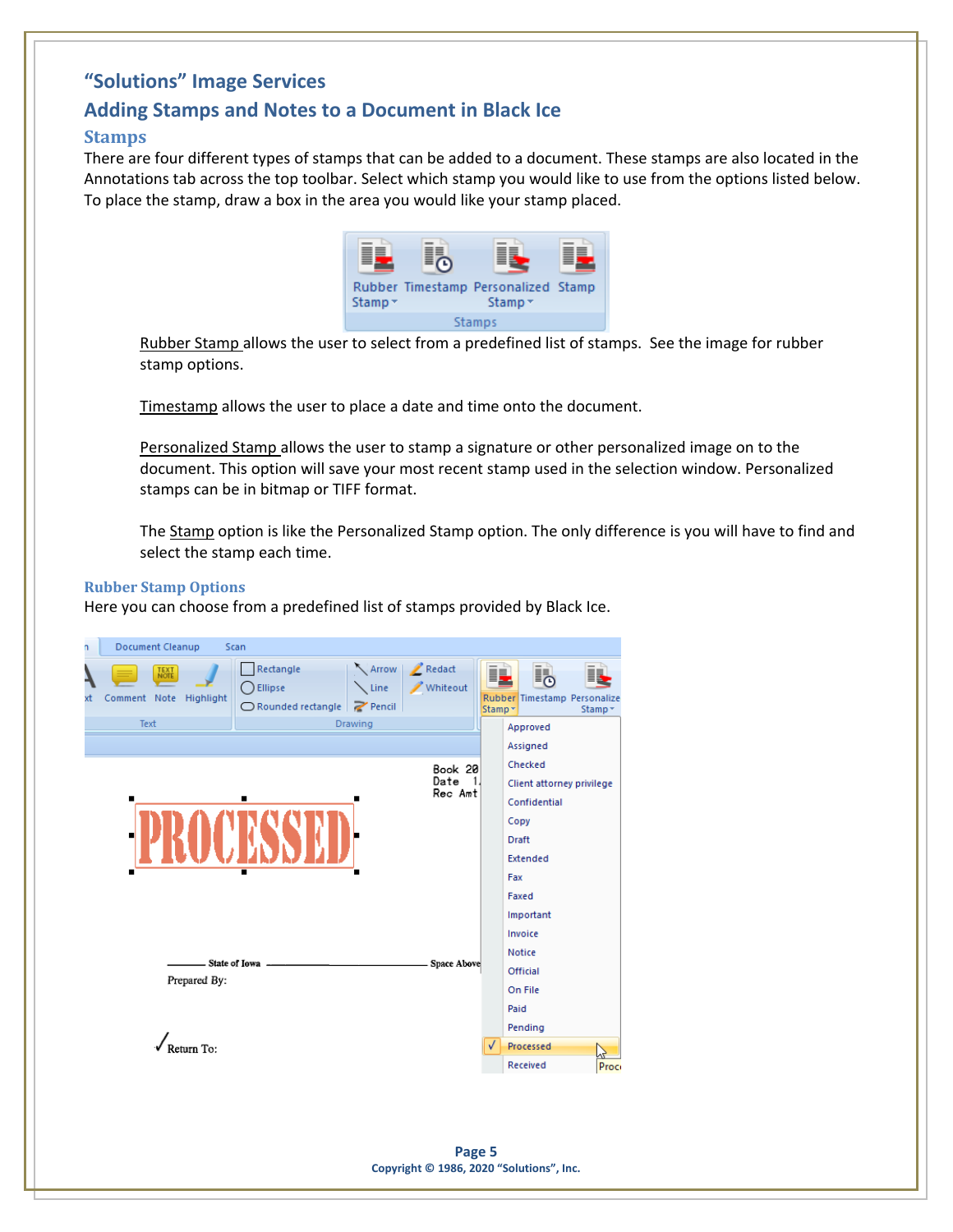### **Adding Stamps and Notes to a Document in Black Ice**

#### <span id="page-5-0"></span>**Time Stamp Customization**

You can customize the format in which your timestamp will appear on your document. To do this click the Tiff icon on the top left and select options.

| míi       |                      |
|-----------|----------------------|
| $O$ pen   | <b>Recent Docume</b> |
|           | 1 20160104_11        |
| Н<br>Save | 2 C:\Users\\20       |
| Save As   | 3 20080813 237       |
|           | 4 20170309 191       |
| Print     | 5 20170301 201       |
| Options   | 6 20171212 779       |
| ド         | 7 20171212 763       |
| About     | 8 19900103 157       |
|           |                      |

In this window you will be able to select date and time format as well as whether to include minutes, seconds, or time zone in your stamp. The preview will allow you to see how the stamp will appear on your document.

| <b>Black Ice Tiff Viewer Options</b>                                                                                                                               |                                                                                                                                                                                                                                                                                                                                                                                                                                                                                                                                                                                                                                                                                                                                                          | $\times$ |                                                                                                                          |
|--------------------------------------------------------------------------------------------------------------------------------------------------------------------|----------------------------------------------------------------------------------------------------------------------------------------------------------------------------------------------------------------------------------------------------------------------------------------------------------------------------------------------------------------------------------------------------------------------------------------------------------------------------------------------------------------------------------------------------------------------------------------------------------------------------------------------------------------------------------------------------------------------------------------------------------|----------|--------------------------------------------------------------------------------------------------------------------------|
| ၷ<br>General<br>View<br>Annotation and<br><b>Stamp</b><br>$\overline{Q}$<br><b>OCR</b><br>80<br><b>File Association</b><br><b>Default</b><br>Compressions<br>Admin | General<br>$\overline{\nabla}$ Enable loading annotation file automatically<br>□ Bum annotation into the image when saving the document<br>$\nabla$ Always save annotations into separate file<br>Annotation burn in on monochrome image:<br>Convert annotation to monochrome<br>$\blacktriangledown$<br><b>Stamp Settings</b><br>Default stamp:<br>Rubber stamp<br>۰<br><b>Timestamp Settings</b><br>Timestamp format:<br>$\nabla$ Date<br>Use default date format from the computer<br>۰<br>12 Hour<br>$\nabla$ Minutes $\nabla$ Seconds $\nabla$ Timezone<br>$\nabla$ Time<br>12/3/2018 9:30:42 AM<br>Preview:<br>$\Box$ Text<br>Place text Above v<br>the timestamp<br>Align timestamp text:<br>Left<br>$\vert \nabla \vert$<br>OK<br>Cancel<br>Help |          | <b>NOTE:</b> The option to change the<br>color of your Timestamp is<br>currently unavailable.<br>Select OK When Finished |
|                                                                                                                                                                    | Page 6<br>Copyright © 1986, 2020 "Solutions", Inc.                                                                                                                                                                                                                                                                                                                                                                                                                                                                                                                                                                                                                                                                                                       |          |                                                                                                                          |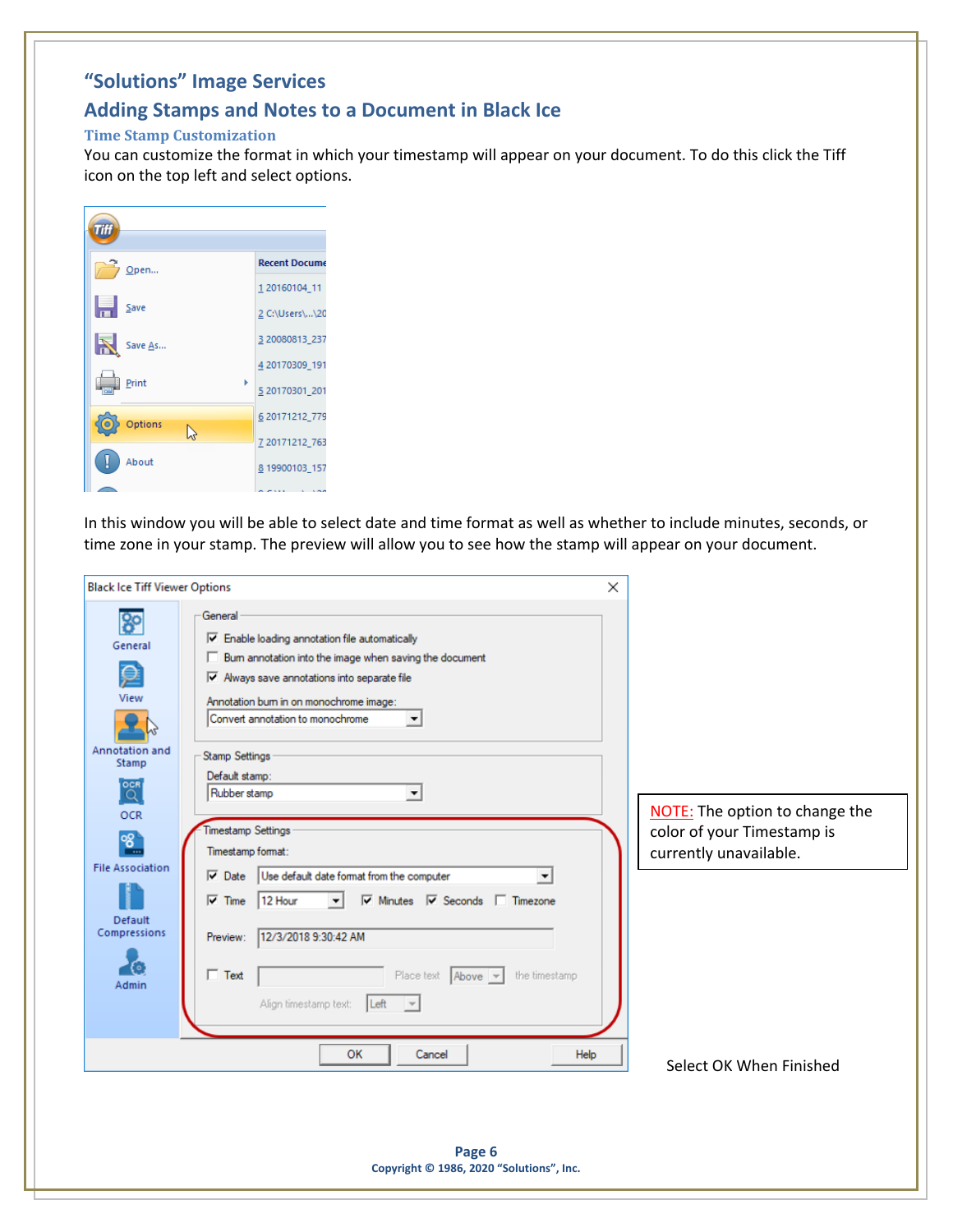## **Adding Stamps and Notes to a Document in Black Ice**

### <span id="page-6-0"></span>**Personalized Stamp Options**

Here you can select personal stamps you have created and apply them to your document.

Once you select Personalized Stamp the option will drop down to select a stamp. Once clicked this window will open. Here you will need to

| $\ge$ Pencil<br>gle<br>Drawing                                                                                                                      | Whiteout<br>Rubber Timestamp Personalized Stamp<br>Stamp *<br><b>Stamps</b>                  | Stamp -                         |                                                                                                                                       |                 |
|-----------------------------------------------------------------------------------------------------------------------------------------------------|----------------------------------------------------------------------------------------------|---------------------------------|---------------------------------------------------------------------------------------------------------------------------------------|-----------------|
|                                                                                                                                                     | Book 2016 Page 11 Type 04 004 Pages 5<br>Date 1/04/2016<br>Time 2:30:43PM<br>Rec Amt \$27.00 | ı<br>T                          | NOTE: If you do not have any<br>personalized stamps and would like<br>some created contact us at<br>dl@gmdsolutions and request us to |                 |
| Select Personalized stamp<br>Personalized Stamp File Name :<br>0K<br>Once Browse is selected you will need to find the file location of your stamp. | Cancel<br>Browse                                                                             | έ<br>×<br>F<br>I                | assist you in created these.                                                                                                          |                 |
| Personalized stamp<br>Tiff                                                                                                                          |                                                                                              |                                 |                                                                                                                                       |                 |
|                                                                                                                                                     | This PC > Documents > Pictures > Stamps                                                      |                                 |                                                                                                                                       |                 |
| Organize $\blacktriangleright$<br>New folder<br>This PC                                                                                             | Name                                                                                         |                                 | Date modified                                                                                                                         | Type            |
| 3D Objects                                                                                                                                          | <b>Till</b> LienReleasedByJW                                                                 |                                 | 12/3/2018 11:29 AM                                                                                                                    | <b>TIF File</b> |
| Desktop<br><b>E</b> Documents<br>Downloads<br><b>NALLEY</b>                                                                                         | LogoStamp<br>Tiff                                                                            | Type: TIF File<br>Size: 4.16 KB | 12/3/2018 11:03 AM<br>Date modified: 12/3/2018 11:29 AM                                                                               | <b>TIF File</b> |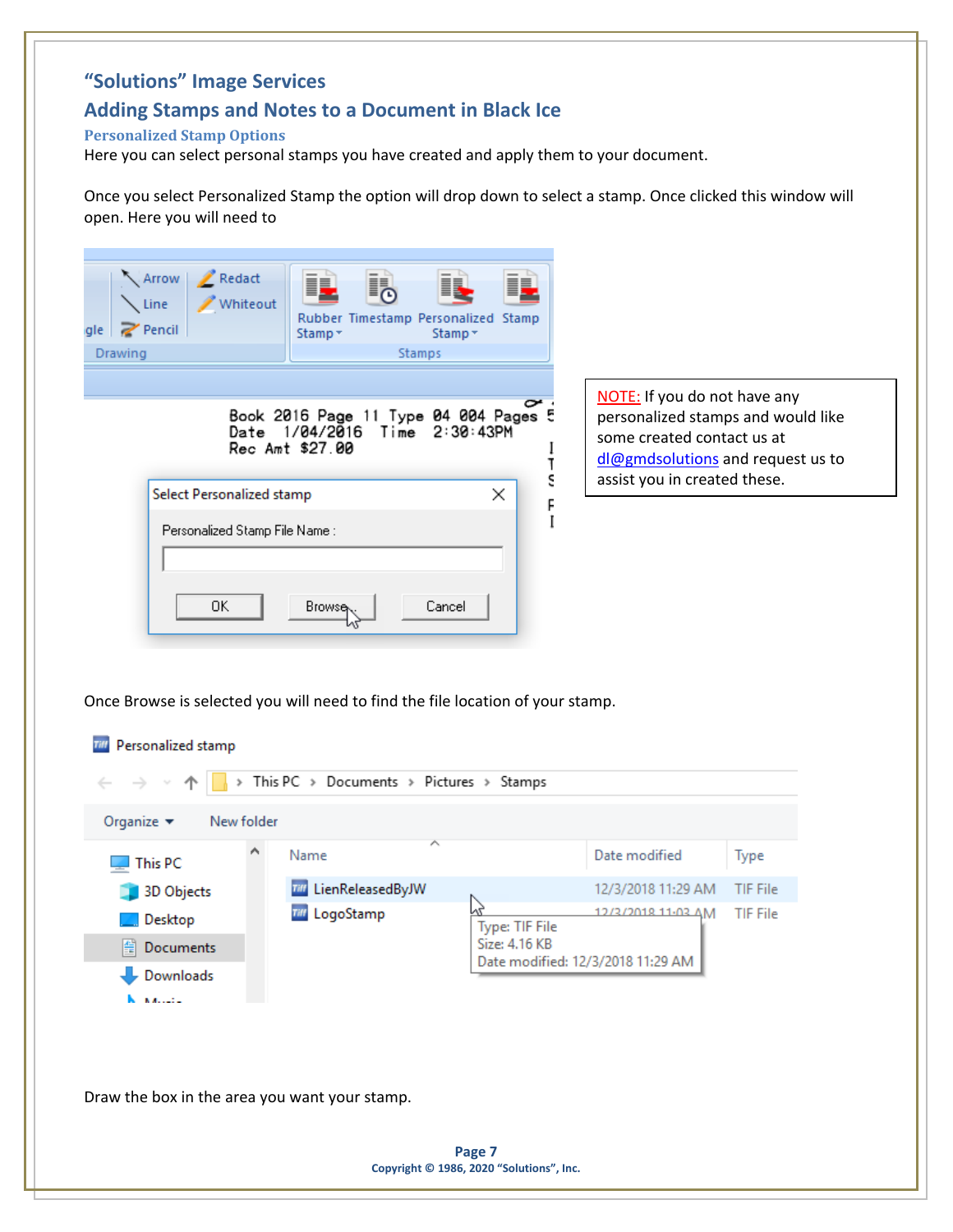

You can adjust the size of the stamp by dragging the sizing handles. You can also use a Logo or Seal stamp to place on the document.

 $\mathfrak{b}$ 

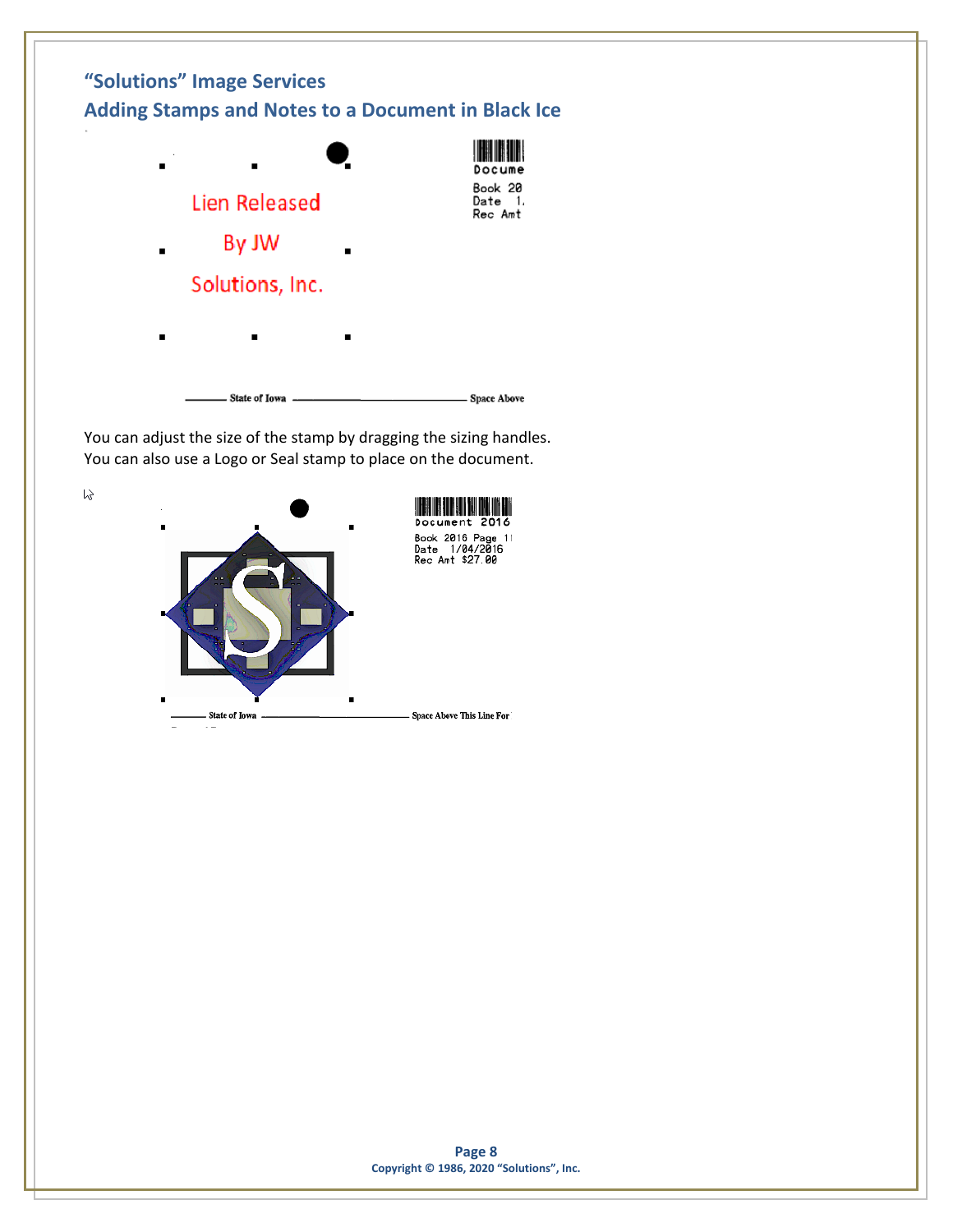### **Adding Stamps and Notes to a Document in Black Ice**

### <span id="page-8-0"></span>**.Ann File Extension**

If the stamp or note is saved through the annotation tab, you should see a new file with an .ann extension (if view extensions is turned on) along with the original file. See the sample below.

| utions        | Document Locator > DocLocatorSolutions > | Documents >    | Record Indexing $\rightarrow$<br>$\overline{\phantom{a}}$ | 2016 |                                |           |
|---------------|------------------------------------------|----------------|-----------------------------------------------------------|------|--------------------------------|-----------|
| $\wedge$      | ∧<br>Name                                | Recording Year | Recording Mo                                              |      | Recording Prefix   Document Nu | Recording |
|               | 20160104_1.ann                           | 2016           | 0104                                                      |      |                                | 2016      |
| $\mathcal{R}$ | Till 20160104_1.tif                      | 2016           | 0104                                                      |      |                                | 2016      |
| 主弹            | 20160104_10.ann                          | 2016           | 0104                                                      |      | 10                             | 2016      |
| 5 对           | Till 20160104_10.tif                     | 2016           | 0104                                                      |      | 10                             | 2016      |
|               | Till 20160104_11.tif                     | 2016           | 0104                                                      |      | 11                             | 2016      |
| $\mathcal{R}$ | Till 20160104_12.tif                     | 2016           | 0104                                                      |      | 12                             | 2016      |
| $Lc$ $\pi$    | 20160104 13.ann                          | 2016           | 0104                                                      |      | 13                             | 2016      |

### <span id="page-8-1"></span>**Deleting Notes**

#### <span id="page-8-2"></span>**Document**

To delete a note, check out the document (if not already checked out) click on the note so the sizing handles are visible and then right click, select cut note or press the Delete key on your keyboard.

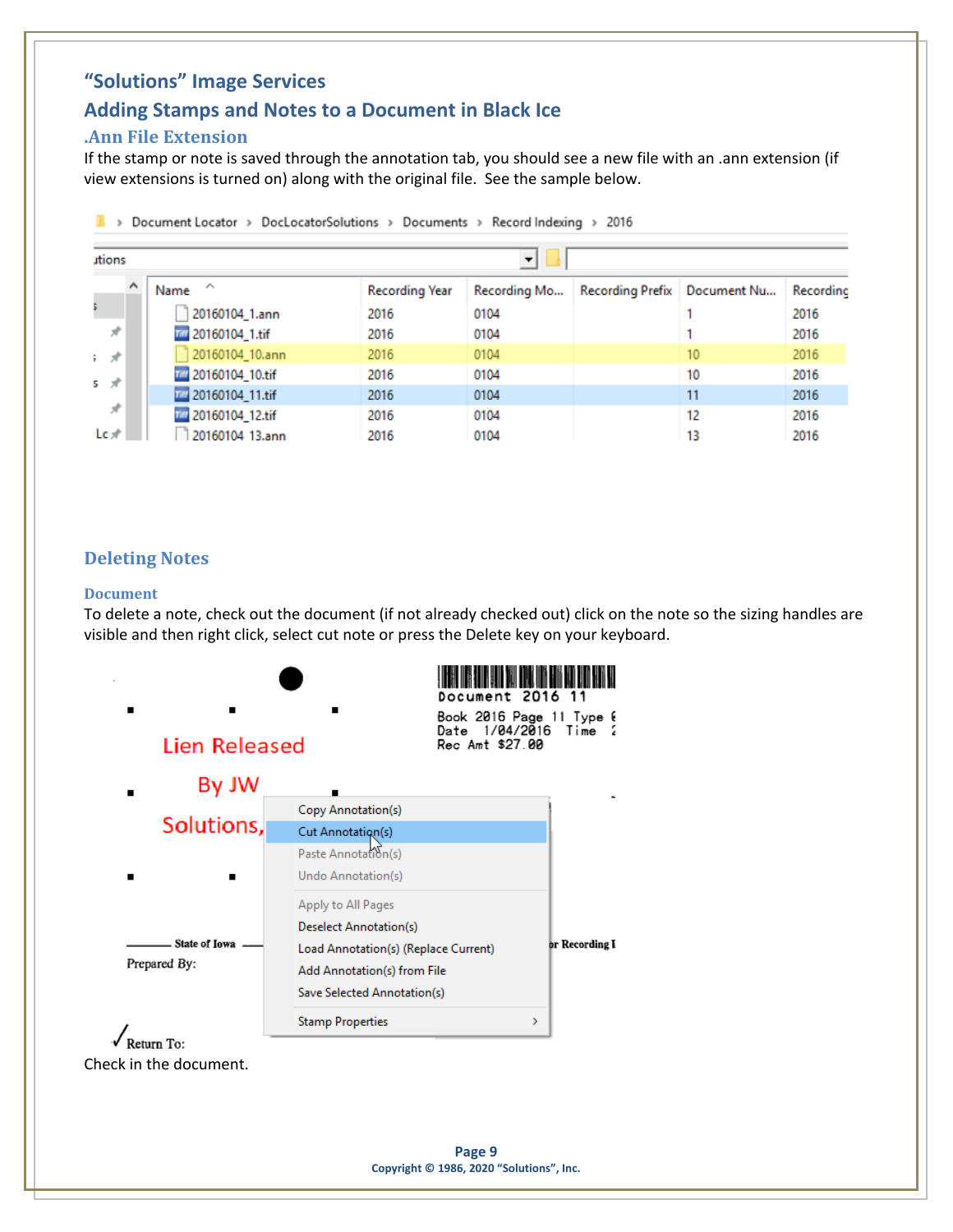## **Adding Stamps and Notes to a Document in Black Ice**

#### <span id="page-9-0"></span>**File Folder**

If there is only a single note on the document, delete the .ann file within the Document Locator client. Highlight the .ann file and right click and delete or press delete on the keyboard.

|                 | Document Locator     | <b>Show Differences</b>     |      | F                   |
|-----------------|----------------------|-----------------------------|------|---------------------|
| utions          |                      | Cut<br>Copy                 |      |                     |
| iS.             | Name                 |                             |      | łсс<br>>            |
|                 | 2016010              | History                     |      | 04                  |
| À               | 2016010              | Delete                      |      | 04                  |
| ÷<br>Is         | 2016010              | Rename                      |      | b۷                  |
| ts<br>÷         | 2016010              |                             |      | D4                  |
| ⊀               | 2016010              | <b>Document Notes</b>       |      | D4                  |
|                 | 2016010              | <b>Collections</b>          |      | 04<br>$\rightarrow$ |
| tLc术            | 2016010              |                             |      | D4                  |
| À               | 2016010              | <b>Update Record Policy</b> |      | 04                  |
| (\\⊢.*          | 2016010              | <b>Update Profile</b>       |      | 04                  |
|                 | 2016010              | Properties                  |      | D4                  |
| (\\c <i>:</i> * | 2016010              |                             |      | b4                  |
| $\sqrt{6}$      | 20160104_15.tif      |                             | 2016 | 0104                |
|                 | Till 20160104_16.tif |                             | 2016 | 0104                |
| ebuild          | Till 20160104_17.tif |                             | 2016 | 0104                |
|                 | Till 20160104_18.tif |                             | 2016 | 0104                |
|                 | 20160104_19.tif      |                             | 2016 | 0104                |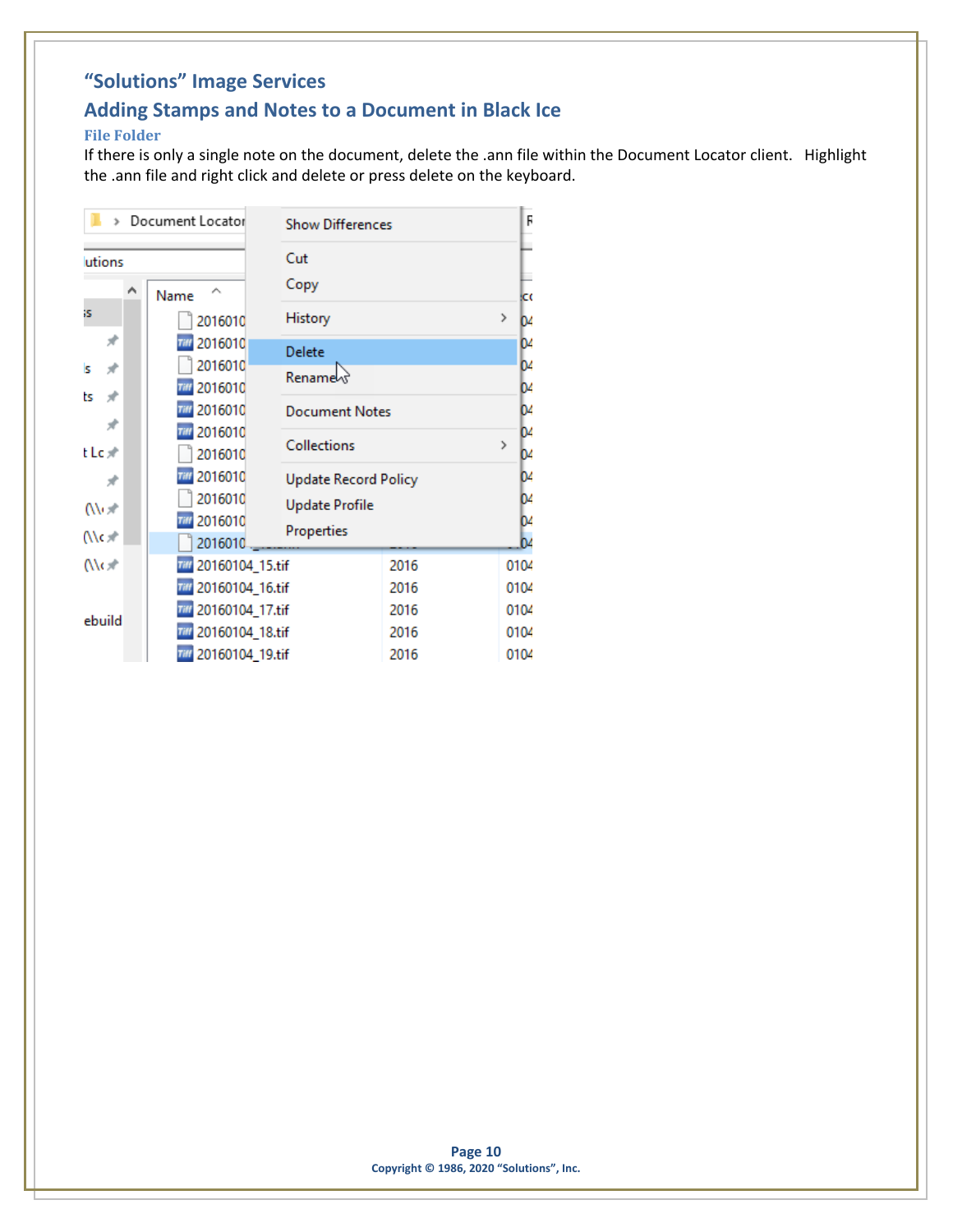# **"Solutions" Image Services Adding Stamps and Notes to a Document in Black Ice**

### <span id="page-10-0"></span>**Printing Documents with Annotations**

When printing a document through Black Ice, there is an option to print the document with or without the annotations.

| Print<br>×                                                          |
|---------------------------------------------------------------------|
| Printing<br>File: Test Claim.tiff                                   |
| Properties<br>\\SOL-FS-01\HP PageWide Pro 552<br>1                  |
| Copies:<br>$\boxdot$ Collated                                       |
| Pages to Print                                                      |
| All pages                                                           |
| ◯ Current page                                                      |
| ○ Pages<br>$(i.e.: 2-5, 8)$<br>1                                    |
| Position and size                                                   |
| ◯ Scale to Fit Page Proportionally                                  |
| Stretch to Fit Page                                                 |
| ◯ Use page resolution                                               |
| Center the Page Horizontally                                        |
| Center the Page Vertically                                          |
| $\sqrt{}$ Print on both sides of paper                              |
| $\circledbullet$ Flip on long edge<br>$\bigcirc$ Flip on short edge |
| Annotation                                                          |
| □ Print annotations                                                 |
| Save current print options<br>0K<br>Cancel                          |

Check the box to include annotations—leave blank to exclude annotations. Print options can be saved. Please note that 'Comment' type annotations do not print regardless.



**Page 11 Copyright © 1986, 2020 "Solutions", Inc.**